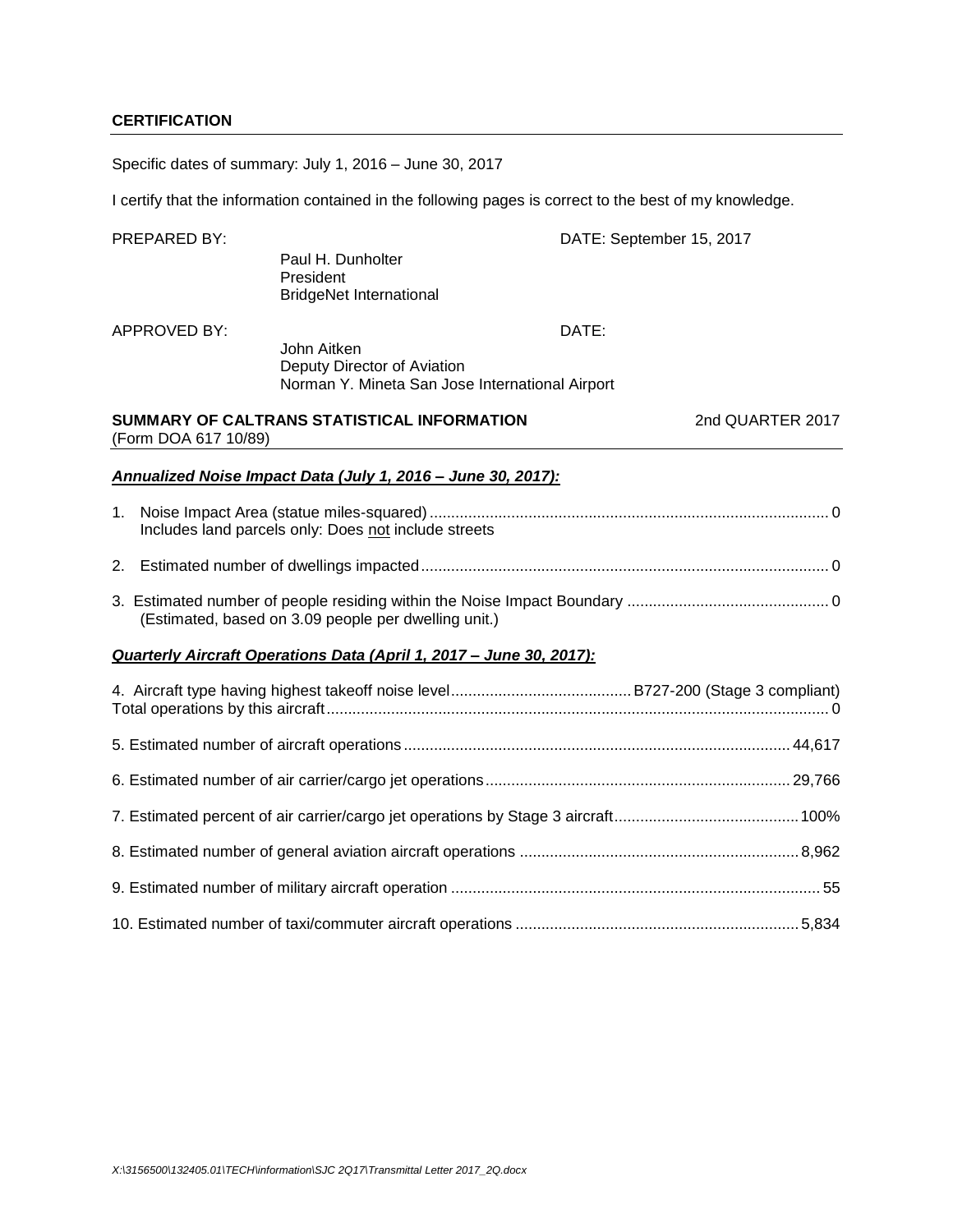### **BACKGROUND INFORMATION**

#### **"Noise Problem" Airports in California**

The California Airport Noise Standards (California Code of Regulations, Title 21, Section 5000 et seq.) apply to any airport that is determined to have a noise problem by the local County Board of Supervisors in accordance with the provisions in the regulation. Norman Y. Mineta San Jose International Airport (SJIA) is one of ten airports in California that have been determined to have a noise problem by local County governments.

#### **How is aircraft noise measured?**

California uses the Community Noise Equivalent Level (CNEL) as the primary measure for determining exposure of individuals to airport noise. CNEL is the annual, 24-hour average sound level, in decibels, obtained from the accumulation of all noise events, with the addition of 4.77 decibels to weight sound levels from 7 P.M. to 10 P.M. and 10 decibels to weight sound levels from 10 P.M. to 7 A.M. In effect, this weighting means that each evening operation is counted as it is five daytime operations and each nighttime operation counts as the same as ten daytime operations. The weighing of evening and nighttime events accounts for the fact that noise events during these hours are more intrusive when ambient levels are lower and people are trying to sleep. The 24-hour CNEL is annualized to reflect noise generated by aircraft operations for an entire year and is identified by "noise contours" showing levels of aircraft noise.

CNEL is a widely accepted descriptor for aviation noise because of the following characteristics: CNEL is a measurable quantity; CNEL can be used by airport planners and the general public who are not familiar with acoustics or acoustical theory; CNEL provides a simple method to compare the effectiveness of alternative airport scenarios; and CNEL is based on a substantial body of scientific survey data regarding the reactions people have to noise.

### **What are Noise Contours (noise Exposure Maps – NEMs) and how are they used?**

Noise contours are computer generated lines that are modeled to reflect both current noise conditions near airports, as well as to predict what the future noise conditions will be. Technically, a noise contour represents the average annual noise levels (CNEL) summarized by lines connecting points of equal noise exposure.

Norman Y. Mineta San Jose International Airport uses the 65 CNEL contour to identify non-compatible land uses and determine eligibility for federal funds for noise mitigation. Any noise sensitive uses (such as residences, schools, churches, etc.) within the 65 CNEL and greater contour are considered to be noncompatible with aircraft noise.

A variety of information is gathered each quarter to create an accurate noise contour including: the number of flights, flight paths, type of aircraft, type of aircraft engines, time of day, weather conditions, and runway use. Actual on-site noise measurements specific to aircraft operating at SJIA are used to verify predicted individual aircraft noise levels contained in the computer model.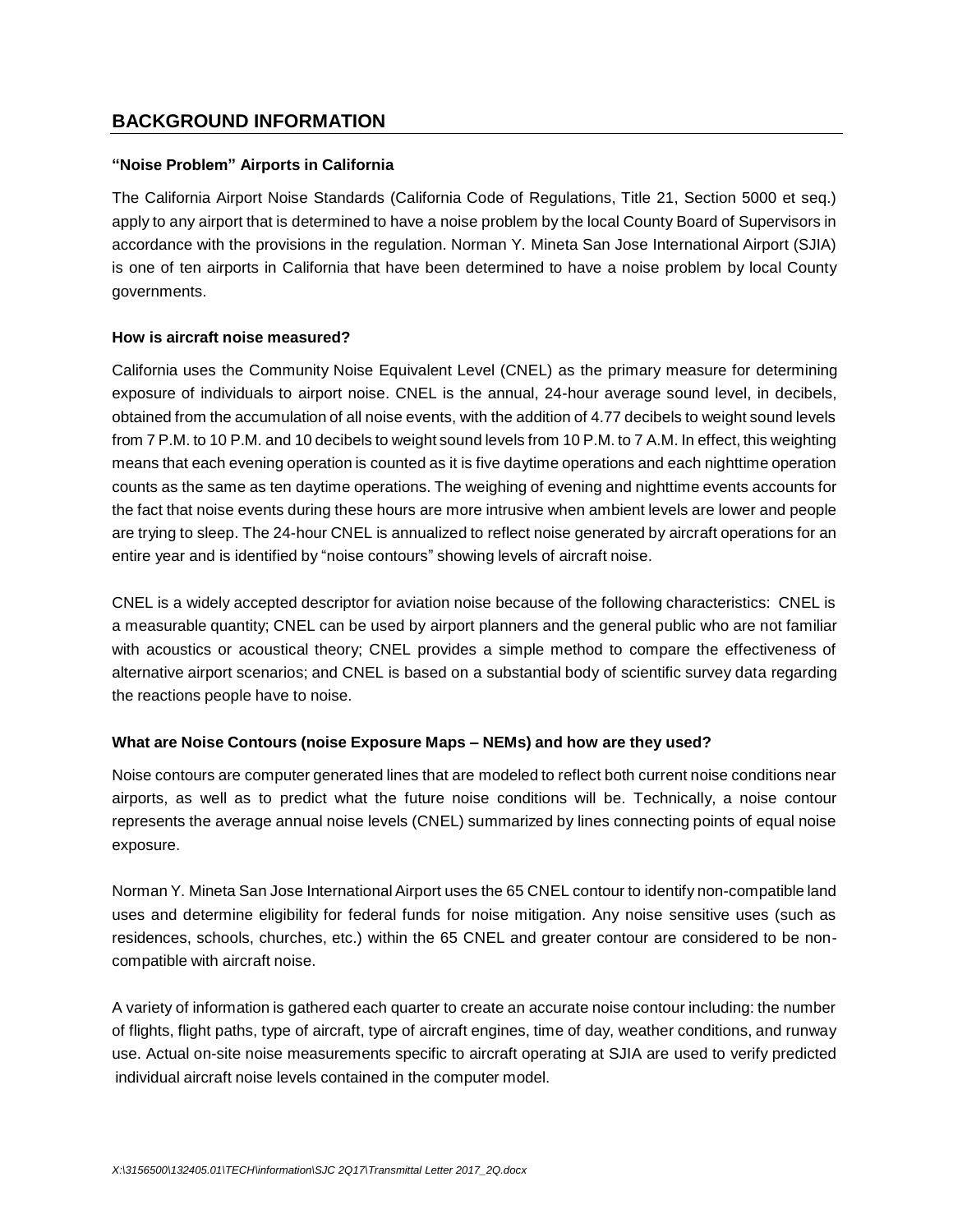These data are used to generate noise contours that are overlaid onto base maps to create a Noise Exposure Map (NEM), which is used to identify where specific levels of aircraft noise occur. The Noise Exposure Maps developed for SJIA will be used in the following ways:

- Defining where areas of roughly equal noise exist in the communities surrounding the Airport
- Assessing various alternative solutions to reduce the effect of noise

### **What is the Integrated Noise Model?**

The Integrated Noise Model (INM) is the model developed by the Federal Aviation Administration (FAA) for evaluating aircraft noise impacts in the communities surrounding airports. The INM uses inputs such as number of operations, aircraft fleet mix (aircraft types), aircraft flight tracks, and flight profiles, time of day of operations and terrain to evaluate aircraft noise. The INM has been used by the FAA since 1978, but has been updated many times since then to include improved metrics and the most current aircraft information.

#### **What is considered a non-compatible land use?**

California uses the 65 CNEL and greater contour to represent non-compatible land uses and determine eligibility for noise mitigation. Noise sensitive uses (such as residences, schools, hospitals, nursing homes, and churches) within the 65 CNEL and greater contour are considered to be non-compatible land uses. The date of original construction, the presence of an exterior habitable area, and the presence of acoustic insulation may convert certain uses to a compatible use.

### **What is the purpose of noise monitoring?**

The purpose of noise monitoring is to provide a method to confirm the outputs in the Integrated Noise Model from different aircraft types. The monitoring measures how loud individual aircraft are at certain points. This is then compared to the prediction based on the model and helps determine if any adjustments need to be made to the model inputs to accurately portray the unique noise environment at SJIA. Said another way, these measurements are used to validate the FAA INM. Measurements are taken of the actual noise levels an aircraft makes at a particular airport under particular conditions to compare them to predicted noise levels from the FAA INM using the exact same conditions.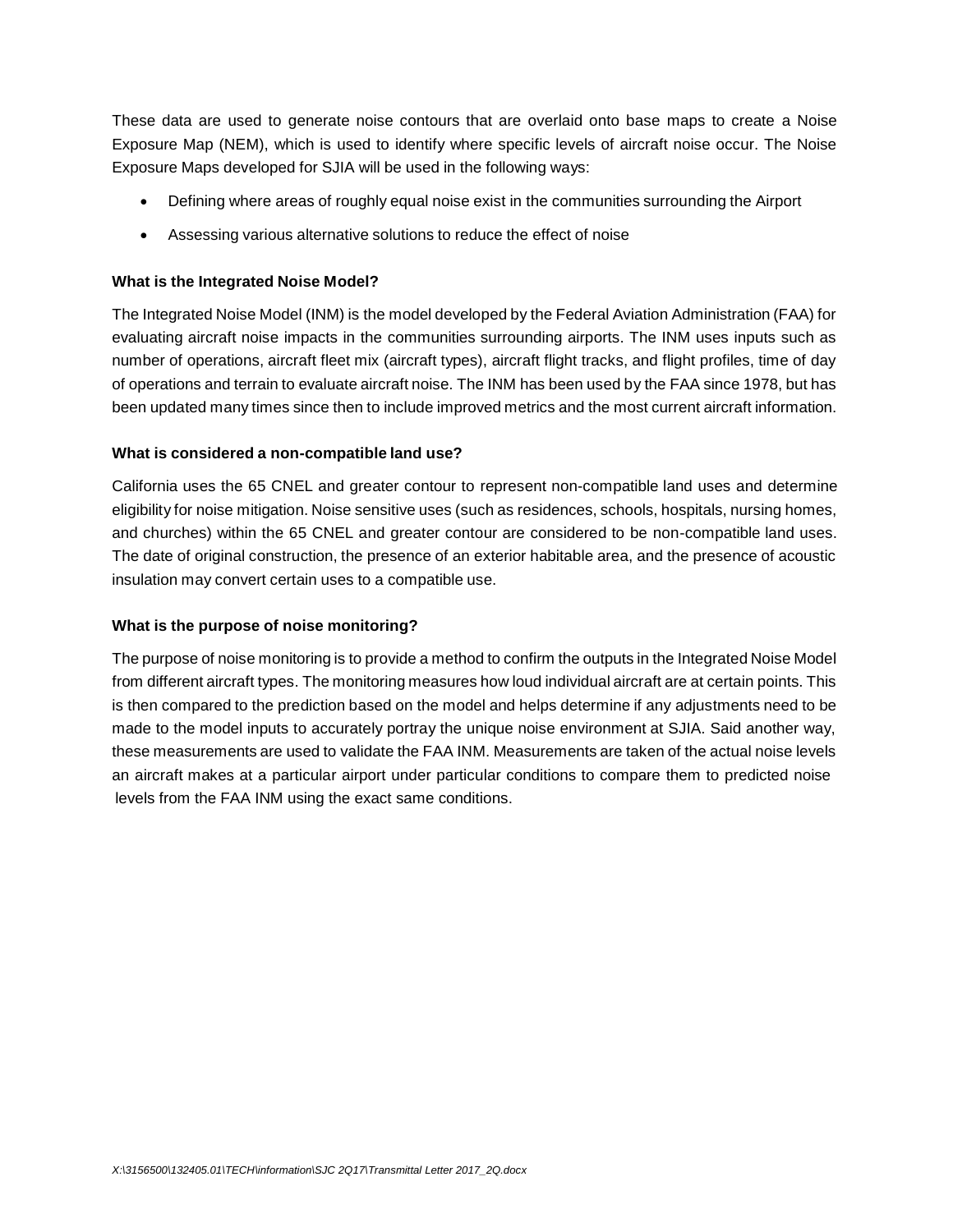|                                                      |          | Year/Quarter |          |          |  |  |  |  |  |  |  |  |
|------------------------------------------------------|----------|--------------|----------|----------|--|--|--|--|--|--|--|--|
| Remote<br><b>Monitoring</b><br><b>Terminal (RMT)</b> | 2017/2nd | 2017/1st     | 2016/4th | 2016/3rd |  |  |  |  |  |  |  |  |
| 101                                                  | 60.1     | 59.4         | 58.3     | 58.1     |  |  |  |  |  |  |  |  |
| 102                                                  | 65.5     | 65.9         | 65.9     | 66.0     |  |  |  |  |  |  |  |  |
| 104                                                  | 57.7     | 58.3         | 57.9     | 57.7     |  |  |  |  |  |  |  |  |
| 105                                                  | 60.7     | 59.7         | 59.4     | 59.2     |  |  |  |  |  |  |  |  |
| 106                                                  | 65.4     | 65.3         | 65.2     | 65.2     |  |  |  |  |  |  |  |  |
| 107                                                  | 62.5     | 61.6         | 61.4     | 61.5     |  |  |  |  |  |  |  |  |
| 108                                                  | 64.3     | 64.1         | 64.1     | 64.1     |  |  |  |  |  |  |  |  |
| 109                                                  | 61.2     | 61.2         | 61.3     | 61.4     |  |  |  |  |  |  |  |  |
| 110                                                  | 65.2     | 65.0         | 64.9     | 64.7     |  |  |  |  |  |  |  |  |
| 111                                                  | 62.7     | 62.5         | 62.3     | 62.2     |  |  |  |  |  |  |  |  |
| 112                                                  | 60.4     | 60.0         | 59.9     | 59.8     |  |  |  |  |  |  |  |  |
| 114                                                  | 59.6     | 59.3         | 59.1     | 58.8     |  |  |  |  |  |  |  |  |
| 115                                                  | 59.5     | 59.4         | 58.9     | 58.6     |  |  |  |  |  |  |  |  |

# **ANNUALIZED COMMUNITY NOISE EQUIVALENT LEVEL (CNEL) VALUES**

#### **TOTAL AIRCRAFT OPERATIONS**

|                         | Year/Quarter  |                        |          |               |  |  |  |  |  |  |  |
|-------------------------|---------------|------------------------|----------|---------------|--|--|--|--|--|--|--|
| <b>Operations</b>       | $2017/2^{nd}$ | $2017/1$ <sup>st</sup> | 2016/4th | $2016/3^{rd}$ |  |  |  |  |  |  |  |
| Total                   | 44.617        | 40.250                 | 41.323   | 42.861        |  |  |  |  |  |  |  |
| Air Carrier/Cargo       | 29.766        | 26,480                 | 27.224   | 26,165        |  |  |  |  |  |  |  |
| <b>General Aviation</b> | 8,962         | 7.921                  | 8.190    | 9.472         |  |  |  |  |  |  |  |
| Military                | 55            | 49                     | 87       | 54            |  |  |  |  |  |  |  |
| Taxi/Commuter           | 5,834         | 5,800                  | 5,822    | 7.170         |  |  |  |  |  |  |  |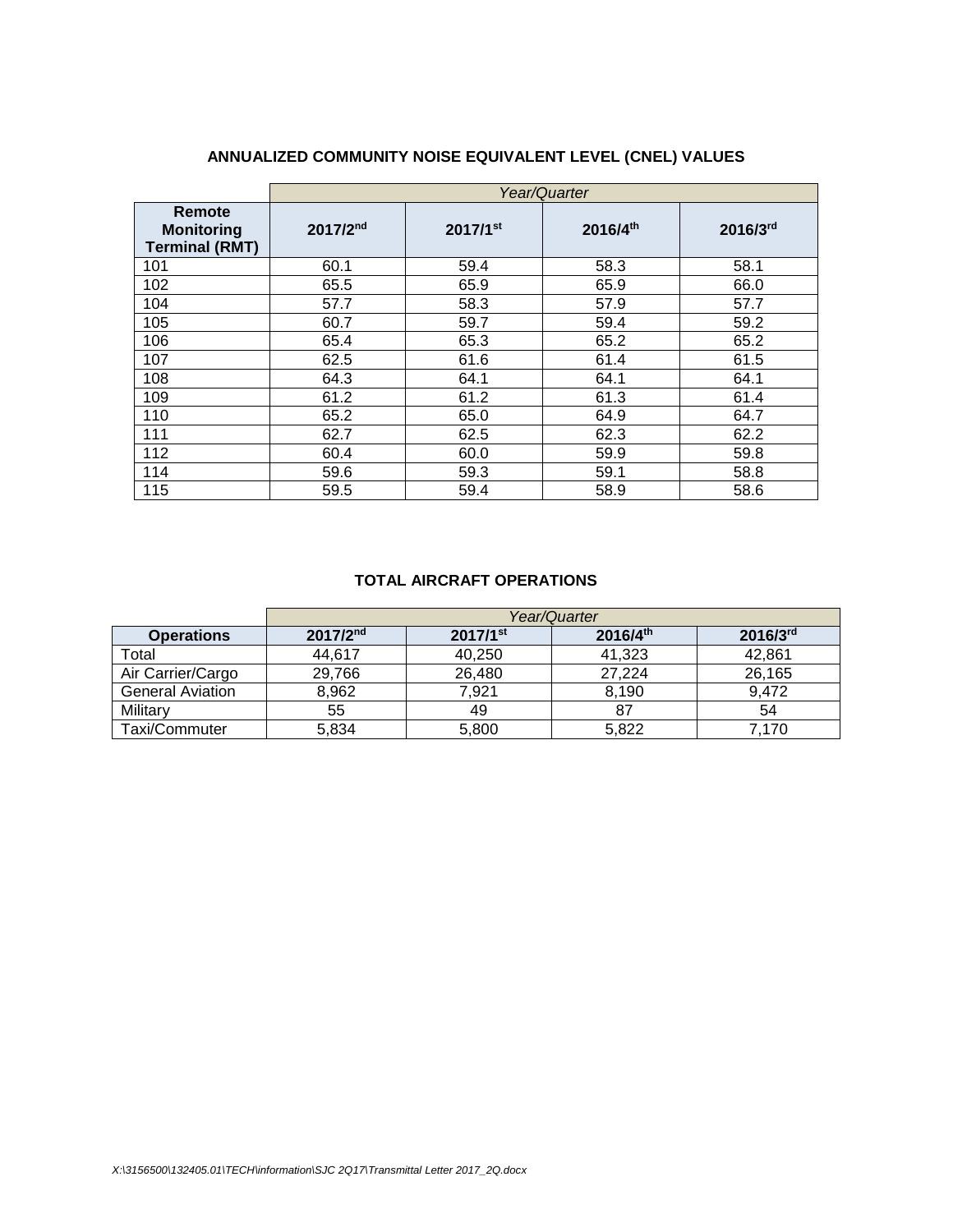# **REMOTE MONITORING TERMINAL (RMT) LOCATIONS**

| Remote<br><b>Monitoring</b><br><b>Terminal (RMT)</b> | Location                                      | Latitude  | Longitude     |  |  |
|------------------------------------------------------|-----------------------------------------------|-----------|---------------|--|--|
| 101                                                  | Oak Street                                    | 37.321292 | -121.881981   |  |  |
|                                                      | San Jose, CA                                  |           |               |  |  |
| 102                                                  | Center for Performing Arts<br>San Jose, CA    | 37.329572 | -121.892365   |  |  |
|                                                      | San Jose, CA                                  |           |               |  |  |
| 104                                                  | <b>Bellarmine Prep School</b><br>San Jose, CA | 37.340997 | -121.917993   |  |  |
| 105                                                  | Rosemary Garden<br>San Jose, CA               | 37.3624   | $-121.91475$  |  |  |
| 106                                                  | St. John/Autumn<br>San Jose, CA               | 37.33424  | -121.899946   |  |  |
| 107                                                  | Fire Station 6<br>Santa Clara, CA             | 37.39516  | -121.949916   |  |  |
| 108                                                  | MacGregor Lane<br>Santa Clara, CA             | 37.386895 | -121.946527   |  |  |
| 109                                                  | Lake Santa Clara<br>Santa Clara, CA           | 37.392133 | $-121.967717$ |  |  |
| 110                                                  | Chestnut St.<br>Santa Clara, CA               | 37.390153 | -121.959598   |  |  |
| 111                                                  | <b>Fuller Street Park</b><br>Santa Clara, CA  | 37.397987 | -121.965516   |  |  |
| 112                                                  | Mnt. View/Alviso<br>Santa Clara, CA           | 37.40969  | -121.97944    |  |  |
| 114                                                  | Fairway Glen Park<br>Santa Clara, CA          | 37.405623 | -121.961404   |  |  |
| 115                                                  | 3rd/Reed<br>San Jose, CA                      | 37.328608 | -121.882987   |  |  |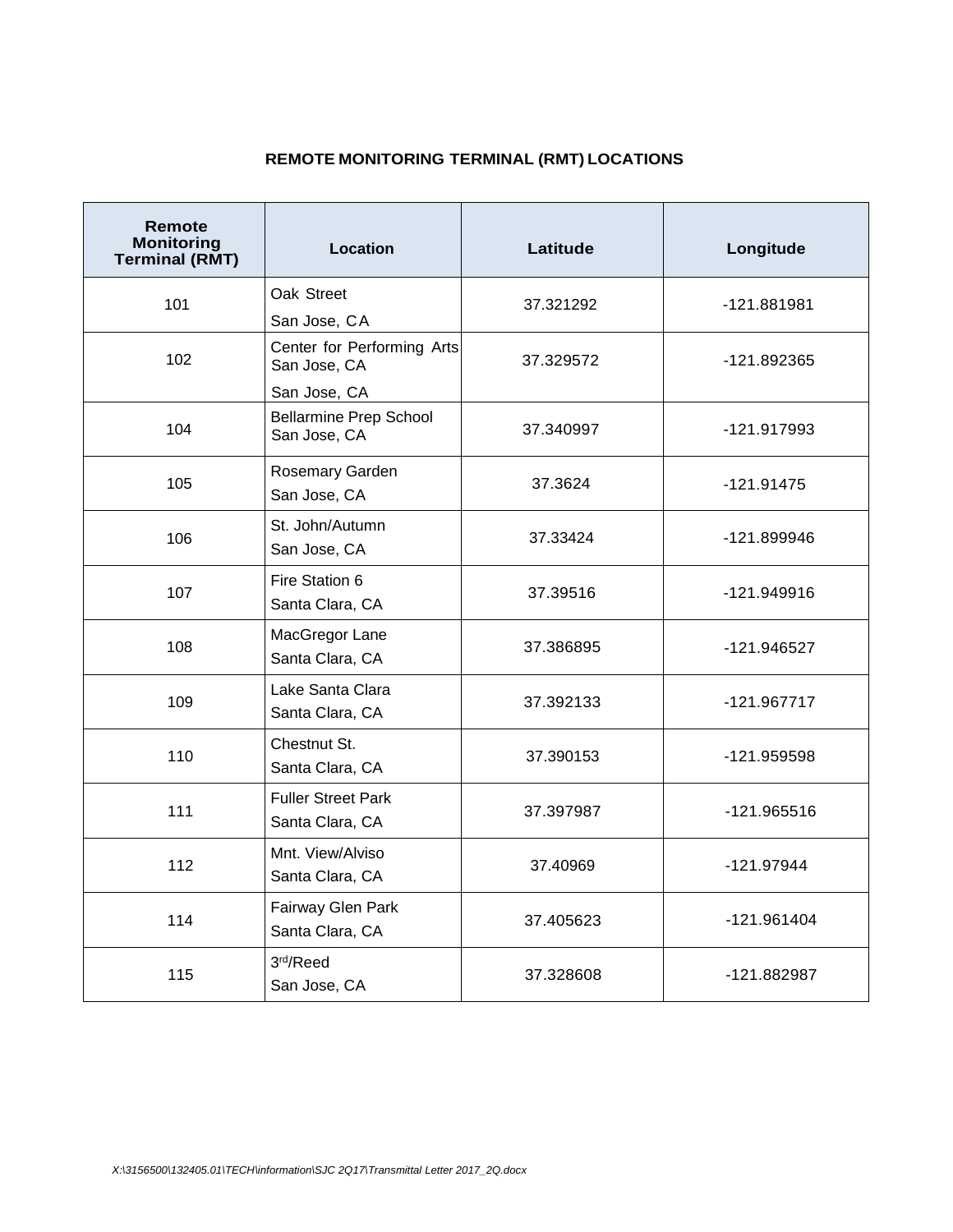|                      |             | <b>Remote Monitoring Terminal (RMT)</b> |      |                |      |      |       |      |      |       |      |      |      |
|----------------------|-------------|-----------------------------------------|------|----------------|------|------|-------|------|------|-------|------|------|------|
|                      | 101         | 102                                     | 104  | 105            | 106  | 107  | 108   | 109  | 110  | 111   | 112  | 114  | 115  |
| <b>Jul 2016</b>      | 58.4        | 66.7                                    | 55.3 | 56.6           | 65.3 | 61.3 | 64.3  | 61.3 | 64.7 | 62.2  | 59.1 | 59.3 | 58.4 |
| # Days               | 31          | 31                                      | 31   | 31             | 31   | 31   | 22    | 31   | 31   | 31    | 31   | 31   | 31   |
| Aug 2016             | 58.6        | 65.8                                    | 54.7 | 55.6           | 65.3 | 61.1 | 64.2  | 60.7 | 64.3 | 61.8  | 58.7 | 58.9 | 58.0 |
| # Days               | 31          | 31                                      | 31   | 31             | 31   | 31   | 31    | 31   | 31   | 31    | 31   | 31   | 31   |
| Sep 2016             | 58.1        | 65.5                                    | 56.1 | 57.3           | 64.8 | 60.7 | 63.7  | 60.9 | 64.2 | 61.5  | 58.4 | 58.7 | 57.9 |
| $\overline{\#}$ Days | 30          | 30                                      | 30   | 30             | 30   | 30   | 30    | 30   | 30   | 30    | 30   | 30   | 30   |
| 3rd Qtr.             | 58.3        | 66.0                                    | 55.4 | 56.6           | 65.1 | 61.0 | 64.1  | 61.0 | 64.4 | 61.9  | 58.7 | 58.9 | 58.1 |
| # Days               | 92          | 92                                      | 92   | 92             | 92   | 92   | 92    | 92   | 92   | 92    | 92   | 92   | 92   |
| Oct 2016             | 56.8        | 65.1                                    | 58.1 | 59.7           | 64.5 | 60.9 | 63.1  | 60.7 | 65.1 | 62.4  | 60.2 | 58.2 | 59.7 |
| # Days               | 31          | 31                                      | 31   | 31             | 31   | 31   | 31    | 31   | 31   | 31    | 31   | 31   | 31   |
| Nov 2016             | 59.1        | 65.7                                    | 58.2 | 60.6           | 65.2 | 62.0 | 64.7  | 61.6 | 65.4 | 63.1  | 60.1 | 59.9 | 58.9 |
| # Days               | 30          | 30                                      | 30   | 30             | 30   | 30   | 30    | 30   | 30   | 29    | 30   | 30   | 30   |
| Dec 2016             | 58.6        | 66.2                                    | 60.3 | 62.2           | 65.8 | 62.3 | 64.5  | 61.3 | 65.3 | 62.8  | 60.0 | 59.8 | 60.1 |
| $\overline{\#}$ Days | 31          | 31                                      | 31   | 31             | 31   | 31   | 31    | 30   | 31   | 31    | 31   | 31   | 31   |
| 4 <sup>th</sup> Qtr. | 58.3        | 65.7                                    | 59.0 | 61.0           | 65.2 | 61.8 | 64.2  | 61.2 | 65.2 | 62.8  | 60.1 | 59.4 | 59.6 |
| # Days               | 92          | 92                                      | 92   | 92             | 92   | 92   | 92    | 92   | 92   | 91    | 92   | 92   | 92   |
| Jan 2017             |             | 65.9                                    | 60.3 | 62.3           | 65.6 | 61.9 | 63.2  | 61.1 | 65.5 | 63.0  | 60.8 | 58.4 | 62.0 |
| $\overline{\#}$ Days | $\mathbf 0$ | 31                                      | 31   | 31             | 31   | 31   | 31    | 31   | 31   | 31    | 31   | 31   | 31   |
| Feb 2017             | 62.4        | 65.5                                    | 59.3 | 62.5           | 65.2 | 60.9 | 62.6  | 60.7 | 65.5 | 62.9  | 60.8 | 58.1 | 61.7 |
| $\overline{\#}$ Days | 20          | 28                                      | 28   | 28             | 28   | 28   | 28    | 28   | 28   | 28    | 28   | 28   | 28   |
| Mar 2017             | 62.6        | 66.0                                    | 58.1 | 60.5           | 65.8 | 62.7 | 64.8  | 61.5 | 65.5 | 63.0  | 60.2 | 60.3 | 59.4 |
| # Days               | 29          | 29                                      | 31   | 31             | 31   | 31   | 20    | 31   | 31   | 31    | 31   | 31   | 31   |
| 1st Qtr.             | 62.6        | 65.8                                    | 59.4 | 61.8           | 65.5 | 62.0 | 63.5  | 61.1 | 65.5 | 63.0  | 60.6 | 59.1 | 61.1 |
| # Days               | 49          | 88                                      | 90   | 90             | 90   | 90   | 79    | 90   | 90   | 90    | 90   | 90   | 90   |
| Apr 2017             | 63.0        | 66.2                                    | 57.1 | 63.4           | 65.4 | 65.9 | 64.9  | 61.4 | 65.7 | 63.6  | 60.9 | 60.3 | 59.8 |
| # Days               | 27          | 30                                      | 30   | 28             | 30   | 30   | 30    | 30   | 30   | 30    | 30   | 30   | 30   |
| May 2017             | 62.1        | 63.3                                    | 55.4 | 55.4           | 65.5 | 63.5 | 64.9  | 61.3 | 65.5 | 62.8  | 60.5 | 60.4 | 58.2 |
| # Days               | 31          | 31                                      | 31   | $\overline{2}$ | 31   | 31   | 31    | 31   | 31   | 31    | 31   | 31   | 31   |
| Jun 2017             | 55.7        | 61.7                                    | 54.5 | 58.9           | 65.9 | 63.7 | 65.2  | 61.4 | 65.3 | 62.7  | 62.9 | 60.5 | 57.2 |
| # Days               | 30          | 30                                      | 30   | 4              | 30   | 30   | 30    | 30   | 30   | 30    | 30   | 30   | 30   |
| 2nd Qtr.             | 61.2        | 64.1                                    | 55.8 | 62.9           | 65.6 | 64.5 | 65.0  | 61.4 | 65.5 | 63.0  | 61.5 | 60.4 | 58.5 |
| # Days               | 88          | 91                                      | 91   | 34             | 91   | 91   | 91    | 91   | 91   | 91    | 91   | 91   | 91   |
| 12 Mo.               | 60.1        | 65.5                                    | 57.7 | 60.7           | 65.4 | 62.5 | 64.3  | 61.2 | 65.2 | 62.7  | 60.4 | 59.6 | 59.5 |
| $\overline{\#}$ Days | 321         | 363                                     | 365  | 308            | 365  | 365  | 354   | 365  | 365  | 363   | 365  | 365  | 365  |
| On-Line              | 87.9%       | 99.5%                                   | 100% | 84.4%          | 100% | 100% | 97.0% | 100% | 100% | 99.5% | 100% | 100% | 100% |

### **MONTHLY COMMUNITY NOISE EQUIVALENT LEVEL (CNEL) VALUES July 1, 2016 – June 30, 2017**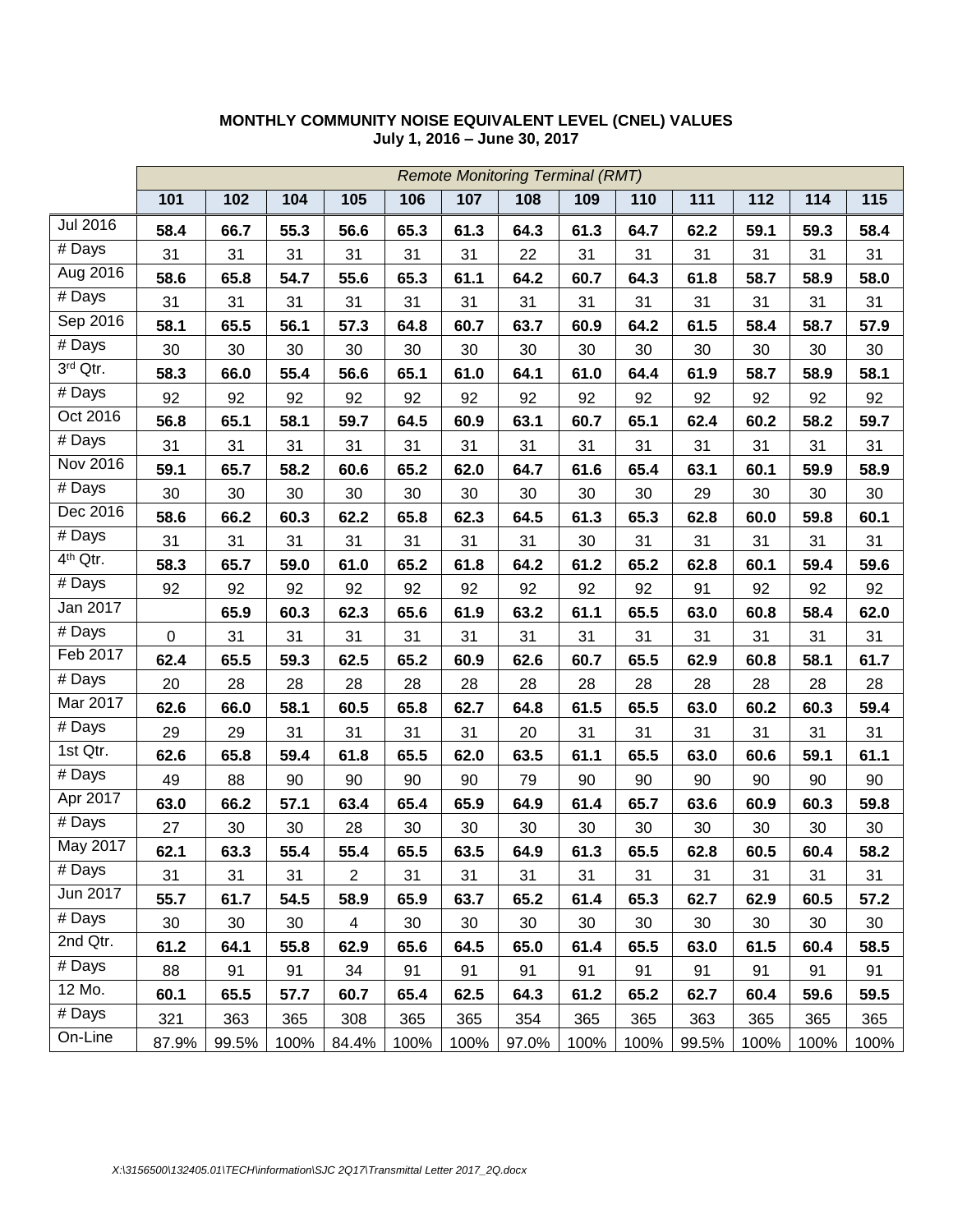|                         | <b>Remote Monitoring Terminal (RMT)</b> |      |      |      |      |      |      |      |      |      |      |      |      |
|-------------------------|-----------------------------------------|------|------|------|------|------|------|------|------|------|------|------|------|
| <b>Day</b>              | 101                                     | 102  | 104  | 105  | 106  | 107  | 108  | 109  | 110  | 111  | 112  | 114  | 115  |
| $\mathbf{1}$            |                                         | 62.7 | 60.7 | 62.3 | 62.6 | 62.8 | 63.8 | 59.9 | 64   | 61.4 | 59.1 | 58.6 | 53.1 |
| $\overline{2}$          |                                         | 66   | 52.2 | 55.9 | 65.9 | 63.9 | 65.7 | 61   | 65.7 | 63.2 | 60.1 | 60.7 | 55.4 |
| $\overline{3}$          |                                         | 66.2 | 55.7 | 58.9 | 65.5 | 63.1 | 66   | 60.6 | 65.1 | 62.6 | 58.9 | 60.4 | 56.1 |
| $\overline{\mathbf{4}}$ | 64.8                                    | 66.6 | 54.7 | 59.2 | 65.9 | 62.3 | 65.6 | 60.5 | 65.4 | 61.6 | 59.2 | 59.8 | 55.7 |
| $\overline{5}$          | 61.3                                    | 64.6 | 50.8 | 60.6 | 63.5 | 61.5 | 64.5 | 59.9 | 64.1 | 61.2 | 58.3 | 59.2 | 54.9 |
| 6                       | 61.8                                    | 65.4 | 61.8 | 63.8 | 65.2 | 75.3 | 61.4 | 61.9 | 68.2 | 65.8 | 64.7 | 59.6 | 64.4 |
| $\overline{7}$          | 64.5                                    | 68.4 | 61.9 | 64.3 | 66.9 | 68.1 | 56   | 61.9 | 68.1 | 64.9 | 64.3 | 49.6 | 66.5 |
| $\,8\,$                 | 61.7                                    | 64.6 | 54.8 | 58.8 | 64.7 | 62.9 | 65.8 | 61.8 | 65.3 | 63.1 | 60   | 61.7 | 55.3 |
| 9                       | 63.2                                    | 66   | 53.4 | 58.1 | 65.4 | 64.5 | 65.2 | 62   | 64.9 | 62.6 | 59.7 | 60.8 | 57.9 |
| 10                      | 63.6                                    | 66.9 | 53.4 | 59.7 | 66.4 | 63.3 | 65.3 | 62.2 | 64.9 | 62.7 | 59.8 | 61   | 58.7 |
| 11                      | 61.2                                    | 64.9 | 58.9 | 62.4 | 63.3 | 65.2 | 63.1 | 61.5 | 67.3 | 65.5 | 63.7 | 58.7 | 62.6 |
| 12                      | 63.4                                    | 67.8 | 61.5 | 64.5 | 66   | 70.2 | 57.1 | 60.2 | 66.9 | 64.3 | 63.5 | 51   | 66.1 |
| 13                      | 65.6                                    | 69   | 59.4 | 64.6 | 67.8 | 62.7 | 63.8 | 60.2 | 63.8 | 60.7 | 58.1 | 59.8 | 64.1 |
| 14                      | 63.6                                    | 66.6 | 58   | 62   | 65.7 | 64.6 | 66   | 62.6 | 65.8 | 63.2 | 60.4 | 61.8 | 58.2 |
| 15                      | 61                                      | 64.4 | 51.7 | 56.9 | 64.2 | 62.3 | 65   | 61.2 | 64.6 | 62   | 59.6 | 60.3 | 54.5 |
| 16                      | 59.6                                    | 63.4 | 58.2 | 60.2 | 63   | 61.7 | 62.4 | 62   | 67.9 | 65.2 | 63.8 | 57.8 | 62.5 |
| 17                      | 63.9                                    | 67.1 | 54.2 | 62.6 | 66.6 | 63.5 | 66.2 | 62.5 | 66.5 | 64.2 | 61   | 61.6 | 58.7 |
| 18                      | 63.9                                    | 66.5 | 54.9 | 60.7 | 66.3 | 63.6 | 66.4 | 62.2 | 65.6 | 63   | 59.8 | 61.6 | 56.9 |
| 19                      | 62.9                                    | 66.4 | 52.2 | 65.4 | 65.5 | 63.8 | 66.3 | 62.4 | 66.2 | 63.4 | 59.9 | 62.1 | 58   |
| 20                      | 64.3                                    | 67   | 55.2 | 64.5 | 66   | 65.2 | 66.1 | 62.4 | 65.9 | 63.3 | 60.1 | 62   | 58.4 |
| 21                      | 63.2                                    | 66.9 | 54.8 | 66.6 | 65.8 | 63.4 | 66.1 | 62.5 | 65.8 | 63.3 | 60.7 | 61.1 | 56.7 |
| 22                      | 61.5                                    | 64.7 | 52.5 | 66.7 | 64.8 | 61.4 | 64.2 | 59.5 | 63.5 | 61.3 | 58.1 | 59.2 | 56.1 |
| 23                      | 60.5                                    | 62.5 | 52.3 | 56.7 | 61.5 | 63.5 | 63.5 | 59.5 | 63.2 | 60.7 | 59.2 | 59.4 | 52.7 |
| 24                      | 63.9                                    | 67.3 | 54.5 | 66.7 | 66.3 | 63.7 | 66   | 60.7 | 65.9 | 63.3 | 59.5 | 60.2 | 57.5 |
| 25                      | 62.7                                    | 65.9 | 55.8 | 64.4 | 65.2 | 69   | 65.4 | 61.5 | 64.6 | 62.2 | 58.8 | 61.2 | 55.5 |
| 26                      | 63.2                                    | 66.7 | 52.1 | 65.6 | 65.8 | 65.3 | 66.3 | 61.7 | 66   | 63.1 | 59.4 | 61.8 | 56.7 |
| 27                      | 63.5                                    | 66.4 | 54.1 | 68   | 65.8 | 65.4 | 65.9 | 62   | 65.5 | 63   | 61.7 | 61.8 | 56.4 |
| 28                      | 63.8                                    | 66.7 | 60.2 | 64.4 | 66.3 | 64.9 | 66.2 | 62.7 | 66   | 69.8 | 62.4 | 61.6 | 59.6 |
| 29                      | 59.6                                    | 63   | 60   |      | 62.6 | 59.8 | 62.4 | 59.7 | 63.2 | 60.8 | 60.4 | 57.6 | 53   |
| 30                      | 62.9                                    | 66.1 | 51.5 |      | 66.3 | 62.8 | 64.4 | 60.2 | 64.3 | 61.4 | 59.6 | 59.9 | 55.7 |
| Avg.                    | 63.0                                    | 66.2 | 57.1 | 63.4 | 65.4 | 65.9 | 64.9 | 61.4 | 65.7 | 63.6 | 60.9 | 60.3 | 59.8 |
| # Days                  | 27                                      | 30   | 30   | 28   | 30   | 30   | 30   | 30   | 30   | 30   | 30   | 30   | 30   |

### **DAILY AIRCRAFT COMMUNITY NOISE EQUIVALENT LEVEL (CNEL) VALUES APRIL 2017**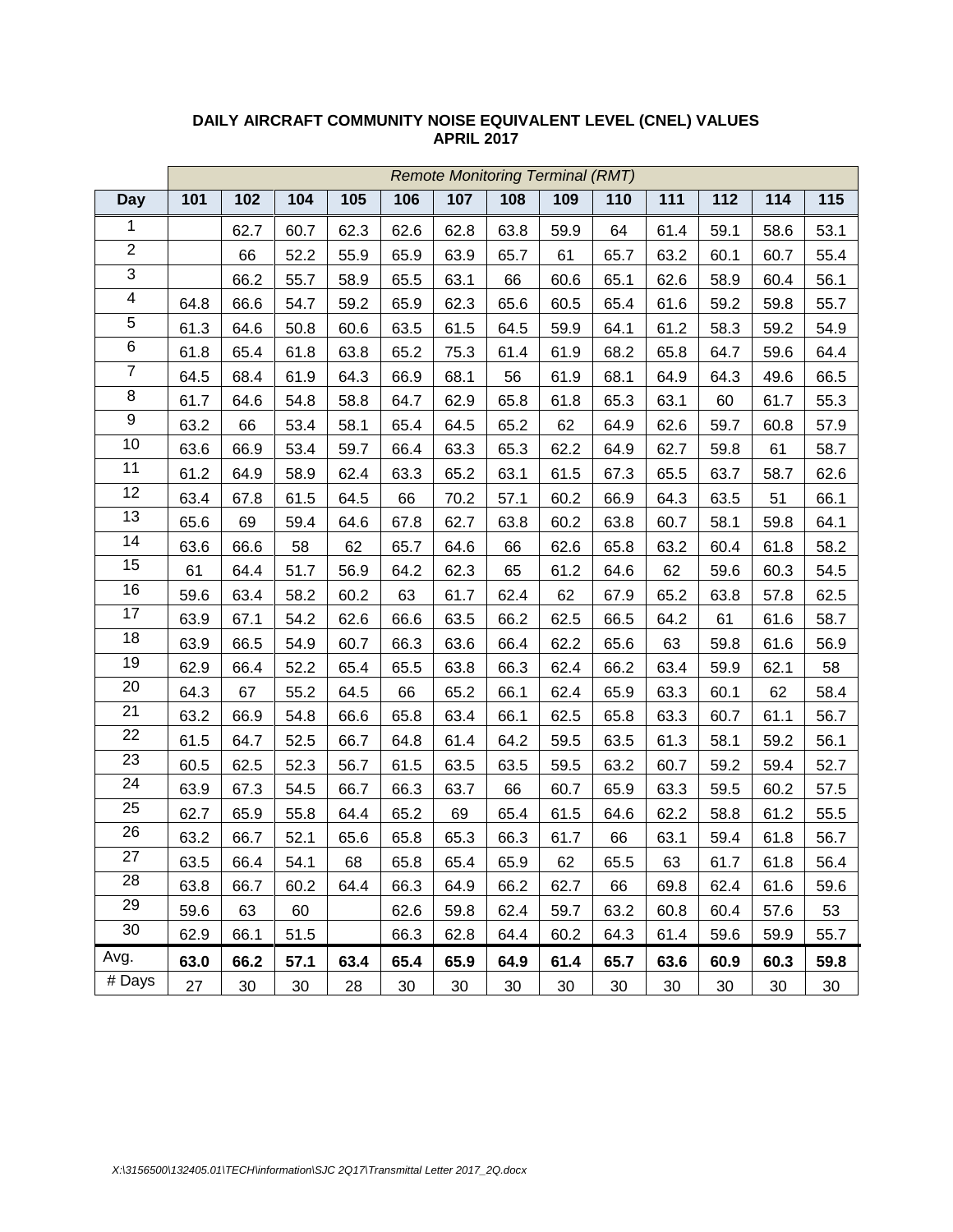|                         | <b>Remote Monitoring Terminal (RMT)</b> |      |      |                |      |      |      |      |      |      |      |      |      |
|-------------------------|-----------------------------------------|------|------|----------------|------|------|------|------|------|------|------|------|------|
| <b>Day</b>              | 101                                     | 102  | 104  | 105            | 106  | 107  | 108  | 109  | 110  | 111  | 112  | 114  | 115  |
| $\mathbf{1}$            | 62.5                                    | 65.8 | 53.8 |                | 65.8 | 62.1 | 64.3 | 60.6 | 64.1 | 61.7 | 60.9 | 59.1 | 56.1 |
| $\overline{2}$          | 62.5                                    | 65.7 | 57.5 |                | 65.5 | 62   | 64.5 | 60.4 | 64.5 | 61.8 | 60.4 | 59.2 | 54.9 |
| 3                       | 61.9                                    | 65.4 | 49.9 |                | 64.4 | 61.9 | 65   | 60.7 | 65   | 62.2 | 60.4 | 59.6 | 53.3 |
| $\overline{\mathbf{4}}$ | 62.4                                    | 66.4 | 53.7 |                | 65.6 | 63.3 | 66.1 | 62.1 | 66.6 | 64   | 60.9 | 61.4 | 54.9 |
| $\overline{5}$          | 63.8                                    | 66.9 | 56.1 |                | 67.3 | 65.9 | 66   | 62   | 65.7 | 62.9 | 59.7 | 61.6 | 57   |
| 6                       | 60.4                                    | 63.9 | 53   |                | 62.9 | 62.4 | 64.8 | 60.4 | 64.3 | 61.7 | 58.4 | 61   | 53.3 |
| $\overline{7}$          | 62.4                                    | 64.9 | 54   |                | 65.8 | 62.1 | 65   | 61.2 | 65.2 | 62.5 | 59.6 | 60.4 | 57.4 |
| $\,8\,$                 | 62.6                                    | 65   | 59.1 |                | 67   | 60.3 | 62.7 | 59   | 63.5 | 60.4 | 58.4 | 57.9 | 62.8 |
| 9                       | 61.4                                    | 63.9 | 55.4 |                | 64.2 | 63   | 65.3 | 62   | 66.6 | 63.8 | 61.9 | 60.5 | 58.7 |
| 10                      | 62.4                                    | 64.5 | 59.5 |                | 66.5 | 61.7 | 61.8 | 59.2 | 64.2 | 61.4 | 59.2 | 57.5 | 64.1 |
| 11                      | 63.7                                    | 66.8 | 53.5 |                | 66.7 | 65.4 | 66.6 | 62.5 | 66.4 | 63.8 | 60.8 | 62.6 | 57.3 |
| 12                      | 64.8                                    | 67.9 | 57.4 |                | 67.1 | 66   | 65.9 | 62.2 | 65.4 | 63   | 60.5 | 62   | 59.1 |
| 13                      | 61                                      | 63.2 | 54.2 |                | 63.7 | 63.5 | 64.3 | 60.7 | 64.4 | 61.9 | 58.9 | 60.4 | 53.6 |
| 14                      | 63.1                                    | 62.6 | 50.8 |                | 65.2 | 63.2 | 65   | 61   | 64.6 | 61.9 | 58.7 | 61   | 56   |
| 15                      | 62.9                                    | 63.1 | 55.9 |                | 65.5 | 64.9 | 66.3 | 62.8 | 66.9 | 64   | 61.2 | 61.9 | 59.2 |
| 16                      | 63.8                                    | 63.1 | 51.9 |                | 65.9 | 64   | 66   | 61.9 | 65.5 | 62.7 | 59.2 | 61.6 | 56.9 |
| 17                      | 63.9                                    | 63.5 | 55.6 |                | 65.6 | 65   | 66.4 | 62.9 | 66.8 | 63.9 | 62.8 | 62.1 | 57.8 |
| 18                      | 63.2                                    | 60.1 | 53   |                | 66   | 66.3 | 66.5 | 62.2 | 66.3 | 63.5 | 63.2 | 61.5 | 56.6 |
| 19                      | 62.8                                    | 59.7 | 51.4 |                | 65.9 | 62.9 | 65.6 | 62   | 65.9 | 63.2 | 61   | 60.7 | 55.2 |
| 20                      | 61                                      | 53.5 | 50.2 |                | 62   | 60.8 | 63.9 | 60.1 | 64.2 | 61.6 | 58.6 | 59   | 52.5 |
| 21                      | 61.8                                    | 59.7 | 53.9 |                | 65.4 | 64   | 65.3 | 61.2 | 65.4 | 62.7 | 59.5 | 60.6 | 53.5 |
| 22                      | 62.1                                    | 57.2 | 52.1 |                | 64.9 | 62.6 | 65.8 | 61.9 | 66.1 | 63.5 | 61.5 | 60.6 | 54.1 |
| 23                      | 62.8                                    | 59.7 | 51.8 | 58.2           | 65   | 63.1 | 66.2 | 62.2 | 66.2 | 63.5 | 60.1 | 61.4 | 55.9 |
| 24                      | 59.6                                    | 55.7 | 56.6 | 45.5           | 64.3 | 64.5 | 64.8 | 61.9 | 67.4 | 64.6 | 63.3 | 59.6 | 58.8 |
| 25                      | 51.1                                    | 60.6 | 61   |                | 65.7 | 63.2 | 47.3 | 59.7 | 67.2 | 64.1 | 63.6 | 49.9 | 64.2 |
| 26                      | 61.5                                    | 61.9 | 58.6 |                | 66.7 | 60.6 | 61.2 | 60.1 | 64.7 | 61.8 | 60.8 | 56.8 | 63.1 |
| 27                      | 59.7                                    | 53.6 | 53   |                | 63.9 | 61.2 | 63.4 | 60.4 | 64.3 | 61.7 | 58.8 | 59.5 | 52.9 |
| 28                      | 59.9                                    | 54.3 | 51   |                | 63.7 | 60.8 | 63.1 | 59.1 | 63.1 | 61.5 | 57   | 57.9 | 53.4 |
| 29                      | 61.3                                    | 60   | 53.9 |                | 66.1 | 62.2 | 64.7 | 60.5 | 64.6 | 61.7 | 58.3 | 59.8 | 55.6 |
| 30                      | 59.2                                    | 56.6 | 54.9 |                | 66   | 63.9 | 65.2 | 61   | 65.2 | 62.3 | 59   | 60.6 | 56   |
| 31                      | 60.2                                    | 57.9 | 53.5 |                | 65.6 | 65.5 | 65.2 | 61.4 | 64.9 | 62.3 | 59.3 | 60.6 | 57.4 |
| Avg.                    | 62.1                                    | 63.3 | 55.4 | 55.4           | 65.5 | 63.5 | 64.9 | 61.3 | 65.5 | 62.8 | 60.5 | 60.4 | 58.2 |
| # Days                  | 31                                      | 31   | 31   | $\overline{2}$ | 31   | 31   | 31   | 31   | 31   | 31   | 31   | 31   | 31   |

### **DAILY AIRCRAFT COMMUNITY NOISE EQUIVALENT LEVEL (CNEL) VALUES MAY 2017**